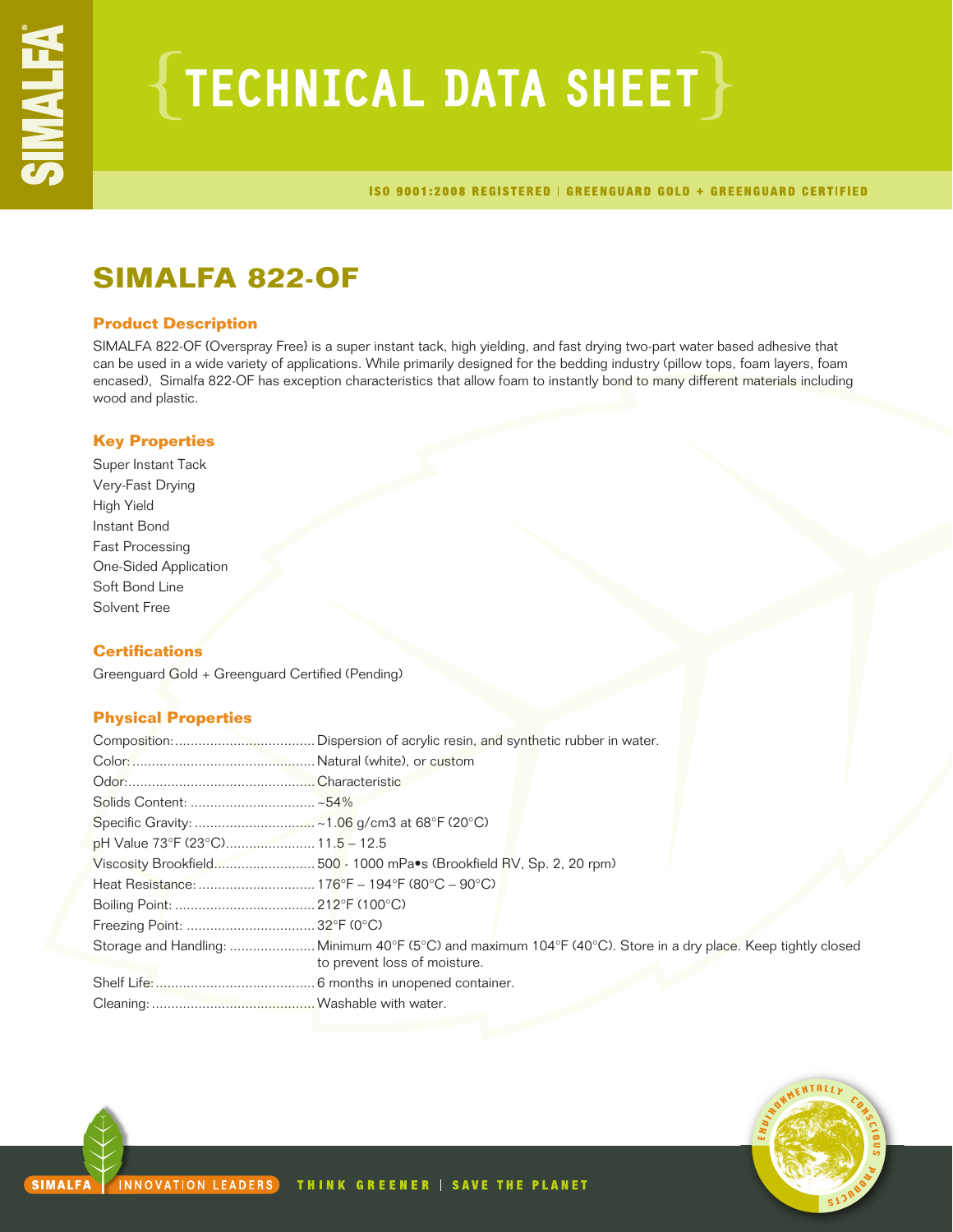### **Available Container Sizes**

Simalfa is available in 5, 110, and 250 gallon containers (20, 440, and 1000 kg containers). For additional container size information, visit the web at: www.simalfa.com/Techinfo/Container.htm

### **Surface Preparation**

Surfaces must be clean, dry and dust free. Any petroleum based product such as oil or grease can prevent suitable bonding.

### **Application**

Never agitate or mix before using. Simalfa can be applied to both surfaces with a spray gun. However, in many instances, single sided application is the preferred method. Hold the spray gun between 6"- 12" (15cm - 25cm) from the surface and be sure to overlap the pattern slightly with each pass to ensure uniform coverage.

### **Coverage**

Coverage will vary depending on the porosity of substrates and strength of adhesive bond desired. Typical users will cover up to 1000 square feet per gallon. In all cases, user evaluation will be required to determine the optimum coverage levels for their application.

### **Assembly and Bonding Time**

Simalfa bonds immediately after spraying. Users can reposition the substrates, to maximize the quality of their product, without respraying. Pressure may be applied via manual or mechanical methods to enhance the initial bond. In addition, the user can place the substrates together immediately or up to 15 minutes after spraying if required by their production process. After 15 minutes the adhesive may dry and the final adhesion can suffer, or a pseudo-adhesion could take place.

The final bond is achieved once the residual water has evaporated. Although water evaporation happens quickly, it is recommended users wait 24 hours before performing any final bond testing.

### **Application Method and Equipment**

SIMALFA is best dispensed via our patented Free Flowing gravity delivery system and applied with our high volume low-pressure (HVLP) spray guns. Other spray gun manufacturers may also have suitable application equipment. To find out if your spray gun works with Simalfa, just contact us, we can help.

We can supply all the necessary design, engineering and equipment to properly install and use SIMALFA.

| The call supply all the hecessary design, engineering and equipment to properly install and use OliviALI A.  |
|--------------------------------------------------------------------------------------------------------------|
| Application Methods: Manual spray, Automatic spray                                                           |
|                                                                                                              |
|                                                                                                              |
| Method of Dispensing:  Free Flowing System (Patent#: 5868319), pressure container or pump.                   |
| colored metals such as aluminum, steel, brass, etc.                                                          |
| Cleaning of Equipment: Use water only. Never use solvents of any type.<br>DO NOT SUBMERGE SPRAY GUN IN WATER |

### **Cleanup**

In some cases wet adhesive may be removed with water. Dry adhesive cannot be removed from porous substrates such as foams or fabrics. It is recommended that users prevent adhesive from getting on surfaces where it's not wanted.

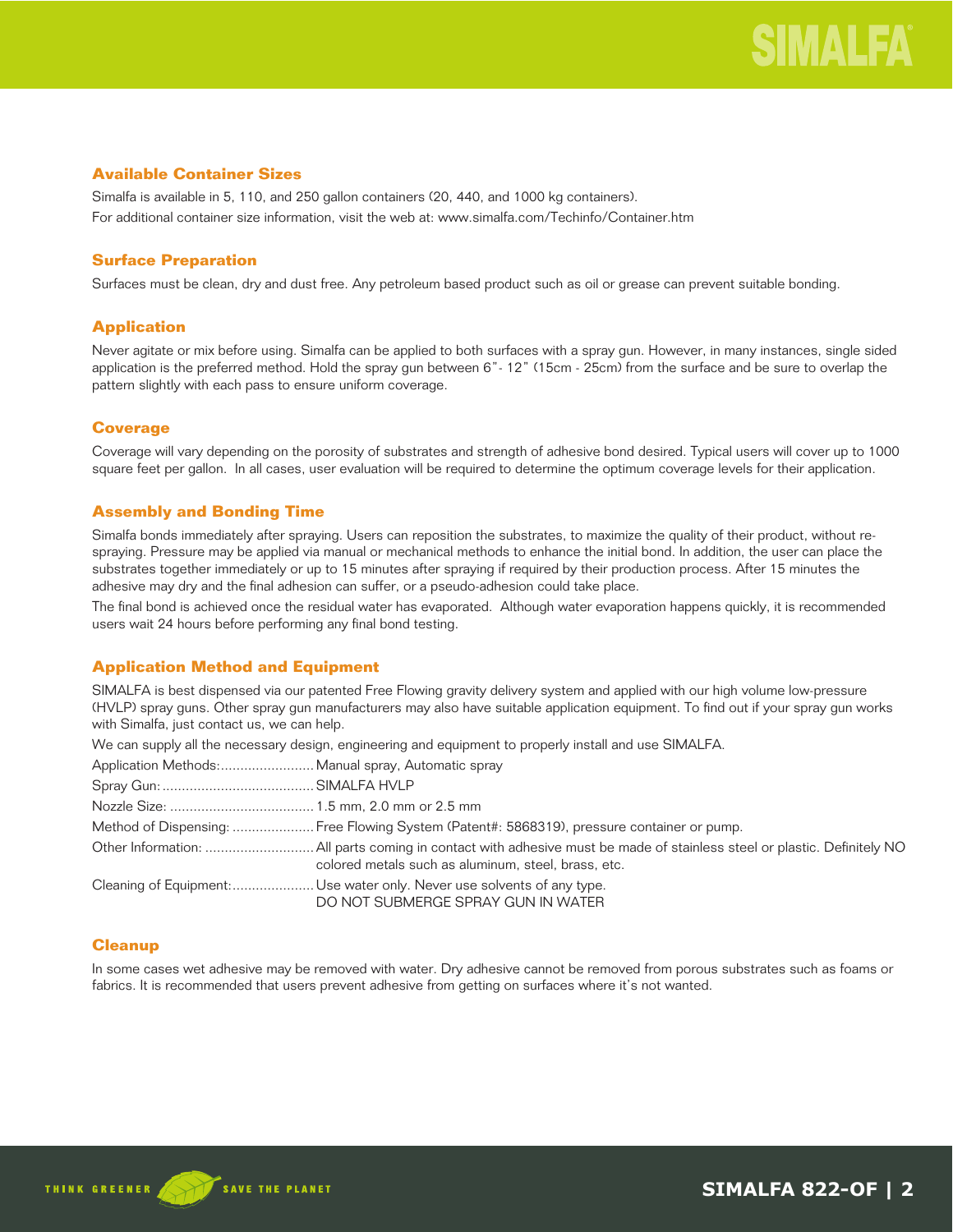### **Precautionary Information**

Please refer to the Material Safety Data Sheet and Product Label for Health and Safety Information before using Simalfa.

### **For Additional Information**

To request further information visit our website at WWW.SIMALFA.COM, contact us via telephone at (973)423-9266, or mail us at SIMALFA, 15 Lincoln Street, Hawthorne NJ 07506 USA. To arrange an on-site demonstration please contact us at (973)423-9266 immediately.

### **Important Notice**

This information is accurate to the best of Alfa Adhesives, Inc.'s knowledge, or obtained from sources believed by Alfa Adhesives, Inc. to be accurate. Because many factors may affect processing or application/use, we recommend that you make tests to determine the suitability of this product for your particular purpose prior to use. No warranties of any kind, either expressed or implied, including warranties of merchantability or fitness for a particular purpose, are made regarding products described or designs, data or information set forth, or that the products, designs, data or information may be used without infringing the intellectual property rights of others. In no case shall the descriptions, information, data or designs provided be considered a part of our terms and conditions of sale. Further, you expressly understand and agree that the descriptions, designs, data, and information furnished by Alfa Adhesives, Inc. hereunder are given gratis and Alfa Adhesives, Inc. assumes no obligation or liability for the description, designs, data and information given or results obtained, all such being given and accepted at your risk.

### **TDS Prepared by:**

Alfa Adhesives, Inc. 15 Lincoln Street Hawthorne, NJ 07506 USA Tel: 973.423.9266 Fax: 973.423.9264

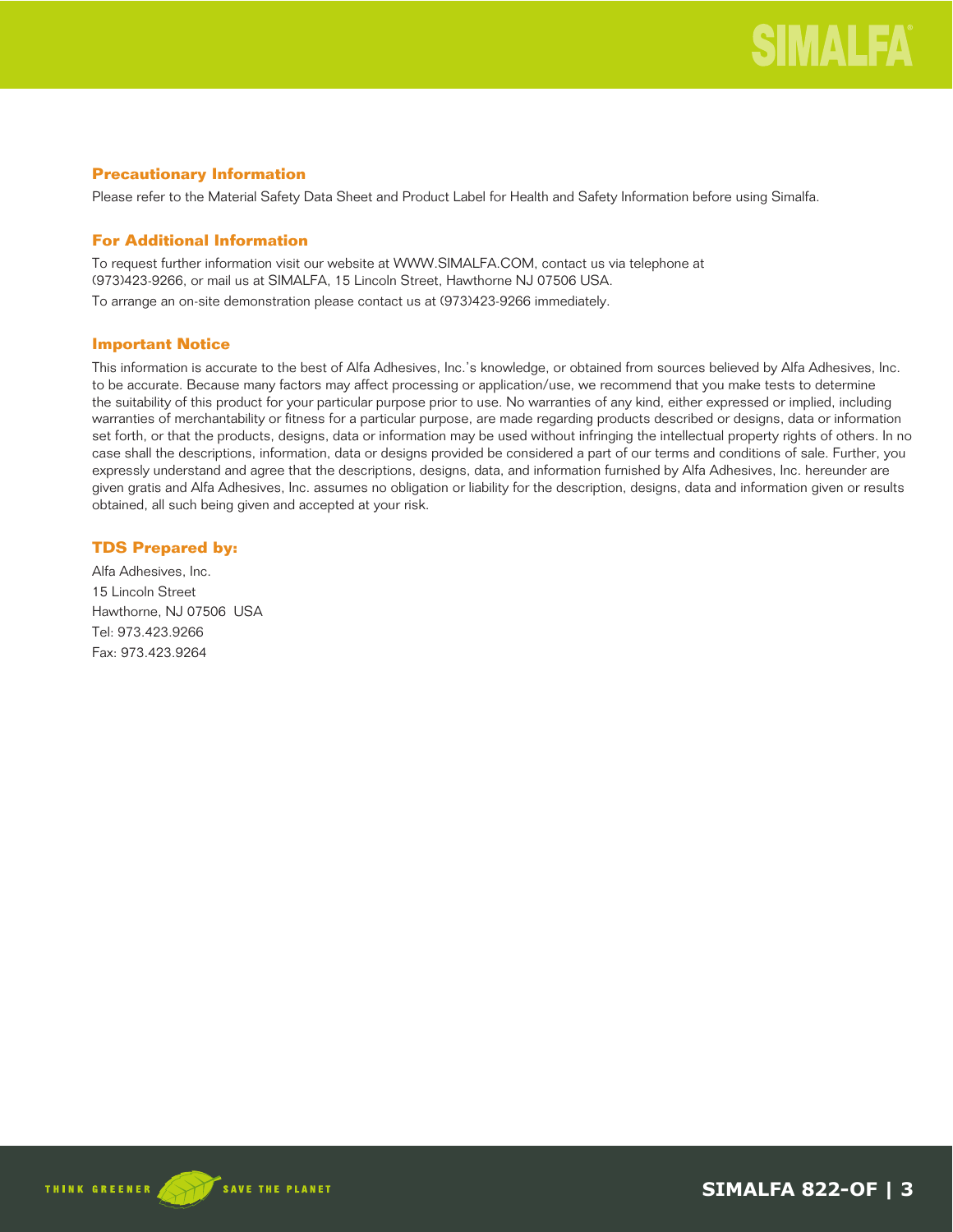# $\{SAFFITY$  DATA SHEET $\}$

ISO 9001:2008 REGISTERED | GREENGUARD GOLD + GREENGUARD CERTIFIED

### **SIMALFA 822-OF**

### **SECTION 1: Identification**

| Product identifier:  SIMALFA 822-OF {Overspray Free} |                                                                                                        |
|------------------------------------------------------|--------------------------------------------------------------------------------------------------------|
|                                                      |                                                                                                        |
| Product Code Number:  822-OF                         |                                                                                                        |
|                                                      |                                                                                                        |
|                                                      | Recommended use:  Adhesives. Manufacture of flexible foam components, furniture, bedding and vehicles. |
|                                                      | Recommended restrictions:  For uses other than above, contact manufacturer for advise.                 |
| <b>Manufacturer Information:</b>                     |                                                                                                        |
| Company name:  Alfa Adhesives, Inc.                  |                                                                                                        |
|                                                      |                                                                                                        |
| Company telephone:  1.973.423.9266                   |                                                                                                        |
|                                                      |                                                                                                        |

| Office hours (Mon – Fri):  6.00 am to 5:00 pm EST |                                                                  |
|---------------------------------------------------|------------------------------------------------------------------|
|                                                   | Company contact name: Darren Gilmore, darren.gilmore@simalfa.com |
| Emergency phone number:  1.973.423.9266           |                                                                  |

### **SECTION 2: Hazard(s) identification**

### Classification of the chemical in accordance with paragraph (d) of §1910.1200:

|                                        | Environmental hazards: Not classified as a physical hazard under GHS criteria.                                  |
|----------------------------------------|-----------------------------------------------------------------------------------------------------------------|
| GHS signal word:  Not applicable.      |                                                                                                                 |
|                                        | GHS hazard statement(s):  This mixture is classified as not hazardous according to paragraph (d) of §1910.1200. |
| GHS Hazard symbol(s):  Not applicable. |                                                                                                                 |

### GHS Precautionary statement(s):

| Hazard(s) not otherwise Classified (HNOC): |  |  |
|--------------------------------------------|--|--|

Avoid inhalations of spray mists and/or spray vapors.

Ingredient(s) of unknown acute toxicity: Not applicable.

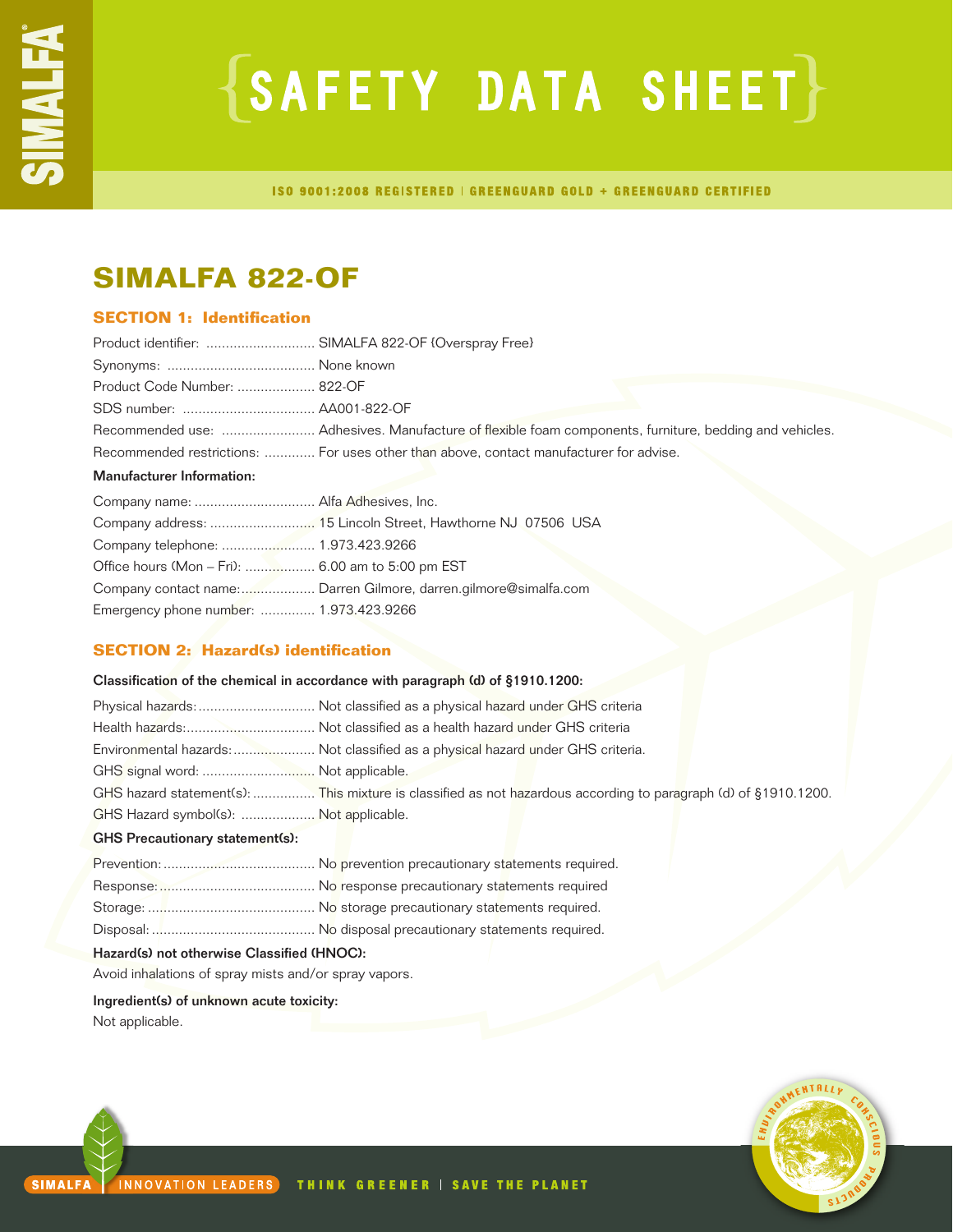### **SECTION 3: Composition/information on ingredients**

### Mixture:

Acrylate / CR (polychloroprenes, Chloroprene rubber).

| Chemical Name                                                 | CAS# | <b>Concentration (weight %)</b> |
|---------------------------------------------------------------|------|---------------------------------|
| No hazardous components above the<br>classification threshold |      |                                 |

Note: The balance of the ingredients are not classified as hazardous, or are below the classification threshold under the criteria of the Federal OSHA Hazard Communication Standard 29 CFR 1910.1200.

### **SECTION 4: First-aid measures**

### Description of necessary measures:

### Inhalation:

Remove to fresh air. In case of irritation of the respiratory tract seek medical advice.

### Skin contact:

After contact with skin, wash immediately with soap and water. In case of skin irritation, seek medical treatment.

### Eye contact:

If product gets into the eye, keep eyelid open and rinse immediately with large quantities of water, for at least 5 minutes. Subsequently consult an ophthalmologist.

### Ingestion:

Contact a physician/medical advice immediately.

### Most important symptoms/effects, acute and delayed:

None currently known.

### Indication of immediate medical attention and special treatment needed:

If any symptoms are observed, contact a physician and give them this SDS sheet.

### **SECTION 5: Fire-fighting measures**

### Suitable extinguishing media:

Water. Foam. Dry extinguishing powder.

### Unsuitable extinguishing media:

None known.

### Specific hazards:

Product is not combustible. In case of fire and/or explosion do not breathe fumes. Combustion products – Irritating gases and vapors. Special protective equipment and precautions for fire-fighters: Full protective clothing and NIOSH-approved self-contained breathing apparatus should be worn. Use water to cool exposed containers.



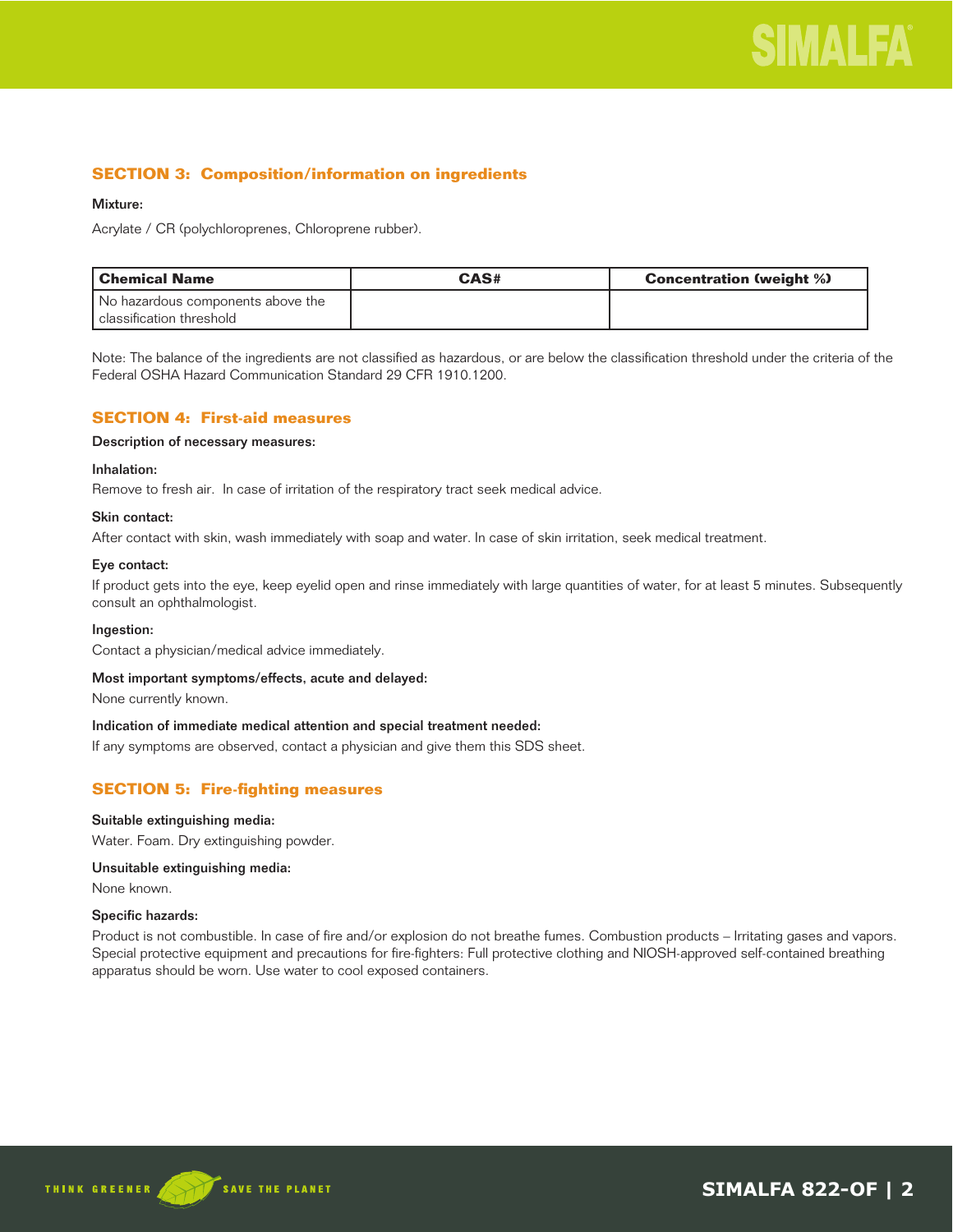### **SECTION 6: Accidental release measures**

### Personal precautions, protective equipment and emergency procedures:

Wear appropriate protective equipment, such as gloves, goggles and protective clothing, as conditions warrant (see Section 8). See Sections 2 and 7 for additional information on hazards and precautionary measures. Change contaminated clothing.

### Environmental Precautions:

Stop spill/release if it can be done safely. Do not empty into drains or the aquatic environment. Cover drains.

### Methods and material for containment and cleaning up:

Remove mechanically, placing in appropriate containers for disposal. Absorb with liquid-binding material (e.g. sand, diatomaceous earth, acid- or universal binding agents). Clear contaminated area thoroughly. Retain contaminated washing water and dispose. Dispose of in accordance with all local, state, and federal regulations.

### **SECTION 7: Handling and storage**

### Precautions for safe handling:

The necessary precautions for handling chemicals should be followed. If suction of the immediate vicinity is impossible or insufficient, adequate airing of the working place must be ensured. Use good personal hygiene practices and wear appropriate personal protective equipment (see section 8).

### Conditions for safe storage, including any incompatibles:

Store only in original container. Keep container tightly closed. The adhesive is sensitive to frost! Temperatures below 0°C will destroy the adhesive!

### Storage conditions:

Store between 5°C to and 40°C

### Shelf life:

6 months in unopened container.

### **SECTION 8: Exposure controls/personal protection**

### Control Parameters:

### Occupational exposure limits:

Does not contain substances above concentration limits fixing an occupational exposure limit.

| US OSHA HAZARDOUS COMPONENTS (29 CFR 1910.1200): |                  |                   |
|--------------------------------------------------|------------------|-------------------|
| Permissible Exposure Limits                      |                  |                   |
| l Substance                                      | PEL-TWA (8 hour) | PEL-STEL (15 min) |
| Not Applicable                                   |                  |                   |

| US ACGIH Threshold Limit Values |                  |                   |
|---------------------------------|------------------|-------------------|
| l Substance                     | TLV-TWA (8 hour) | TLV-STEL (15 min) |
| Not Applicable                  |                  |                   |

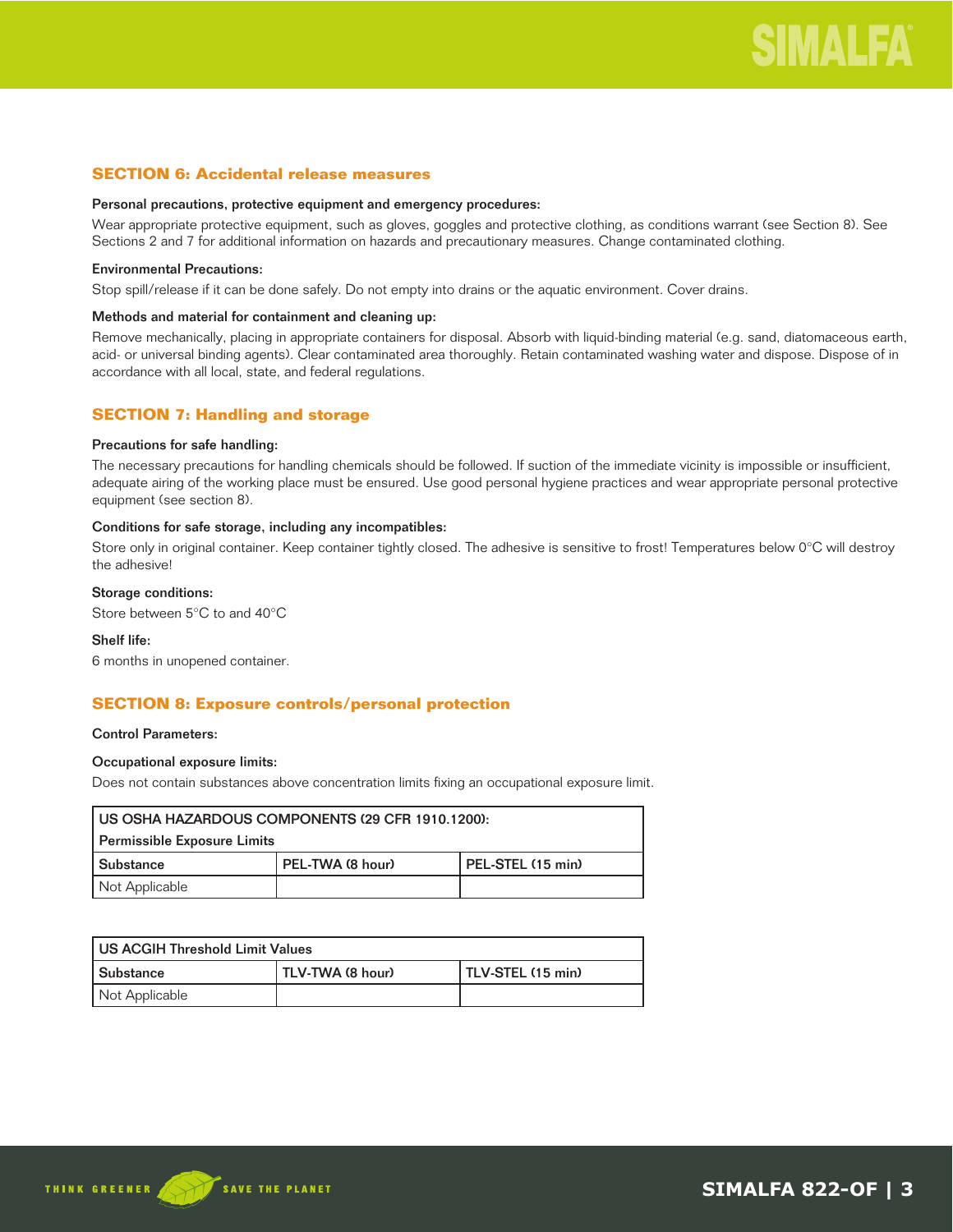

| NIOSH Exposure Limits |            |        |
|-----------------------|------------|--------|
| l Substance           | <b>TWA</b> | ' STEL |
| Not Applicable        |            |        |

### Appropriate engineering controls:

General room ventilation should be adequate. Local ventilation may be required during certian operations. See also Section 7.

### Individual protection measures, such as personal protective equipment:

### Eye/face protection:

Use suitable safety glasses. Eye protection should be compliant with OSHA regulations.

### Skin and hand protection:

Use appropriate gloves. Gloves must be inspected prior to use. Use proper glove removal technique (without touching glove's outer surface) to avoid skin contact with this product. Dispose of contaminated gloves after use in accordance with applicable laws and good laboratory practices. Wash and dry hands.

### Respiratory protection:

Avoid inhalations of spray mists and/or spray vapors. Work in well ventilated areas, where risk assessment shows air-purifying respirators are appropriate, use type N95 (US) or type P2 (EN 143) respirator. Use respirators and components tested and approved under appropriate government standards such as NIOSH (US) or CEN (EU).

### Other:

Other protective clothing may be required depending on degree of exposure.

### Thermal hazards:

No data available.



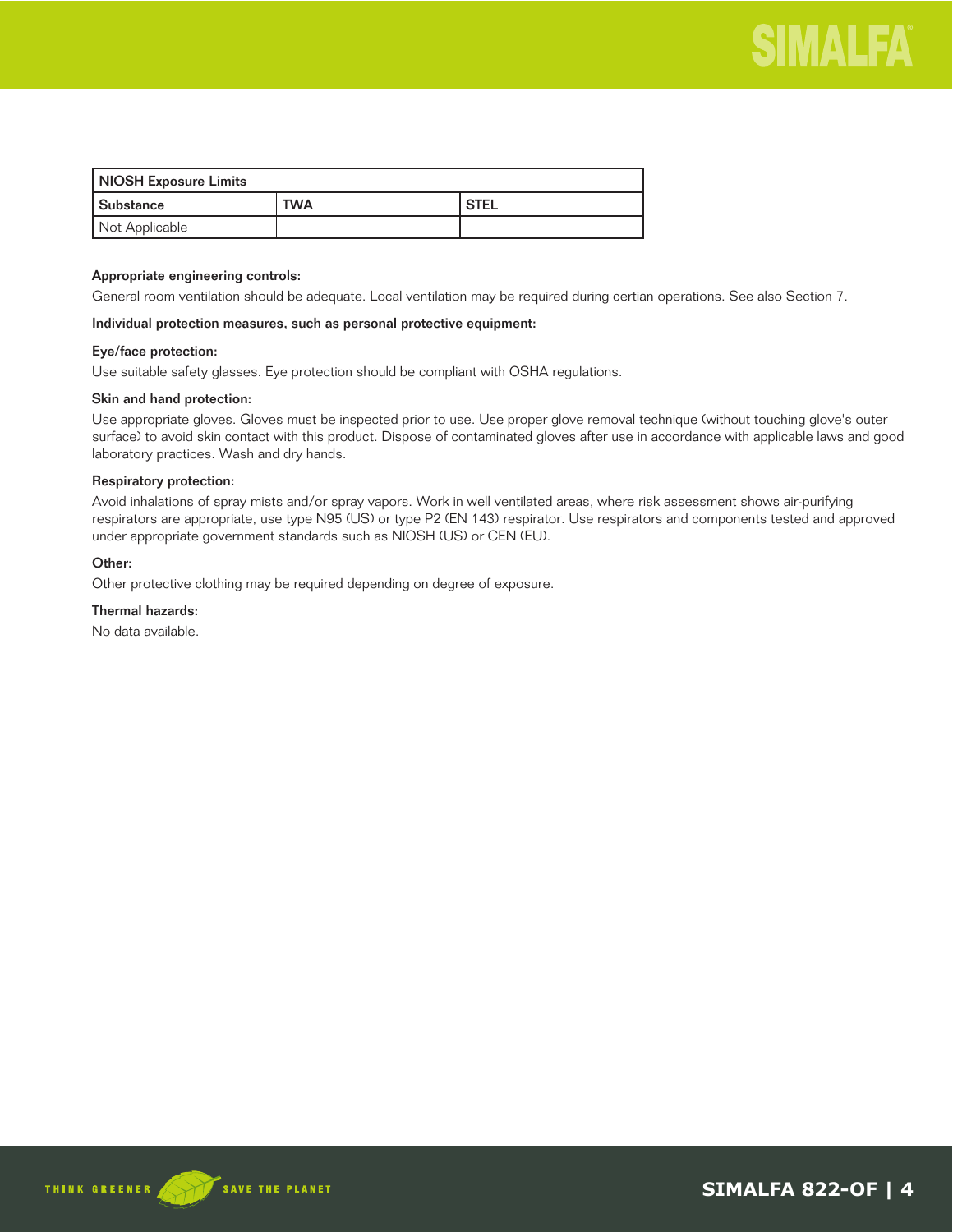### **SECTION 9: Physical and chemical properties**

### Appearance

| Odor threshold:  No data available              |                                                                       |
|-------------------------------------------------|-----------------------------------------------------------------------|
|                                                 |                                                                       |
| Melting point/freezing point:  Not applicable   |                                                                       |
|                                                 |                                                                       |
|                                                 |                                                                       |
|                                                 |                                                                       |
| Evaporation rate:  No data available            |                                                                       |
| Flammability (solid, gas): Non-flammable        |                                                                       |
| Upper/lower flammability or explosive limits    |                                                                       |
| Flammability limit – lower %): Not applicable   |                                                                       |
| Flammability limit – upper (%):  Not applicable |                                                                       |
| Explosive limit - lower (%):  Not applicable    |                                                                       |
| Explosive limit – upper (%): Not applicable     |                                                                       |
|                                                 |                                                                       |
|                                                 |                                                                       |
| Relative density (@50oC):  1.06 g/cm3           |                                                                       |
|                                                 |                                                                       |
| Auto-ignition temperature:  No data available   |                                                                       |
| Decomposition temperature:  No data available   |                                                                       |
|                                                 | Viscosity (dynamic):  500 - 1000 mPa.s (Brookfield RV, Sp. 2, 20 rpm) |
| Other information:                              |                                                                       |
| Heat resistance  ~ 80 - 90°C                    |                                                                       |

### **SECTION 10: Stability and reactivity**

| Possibility of hazardous reactions: Not known. |                                                                                                        |
|------------------------------------------------|--------------------------------------------------------------------------------------------------------|
|                                                |                                                                                                        |
| Incompatible materials:  None known.           |                                                                                                        |
|                                                | Hazardous decomposition:  Thermal decomposition can lead to the escape of irritating gases and vapors. |

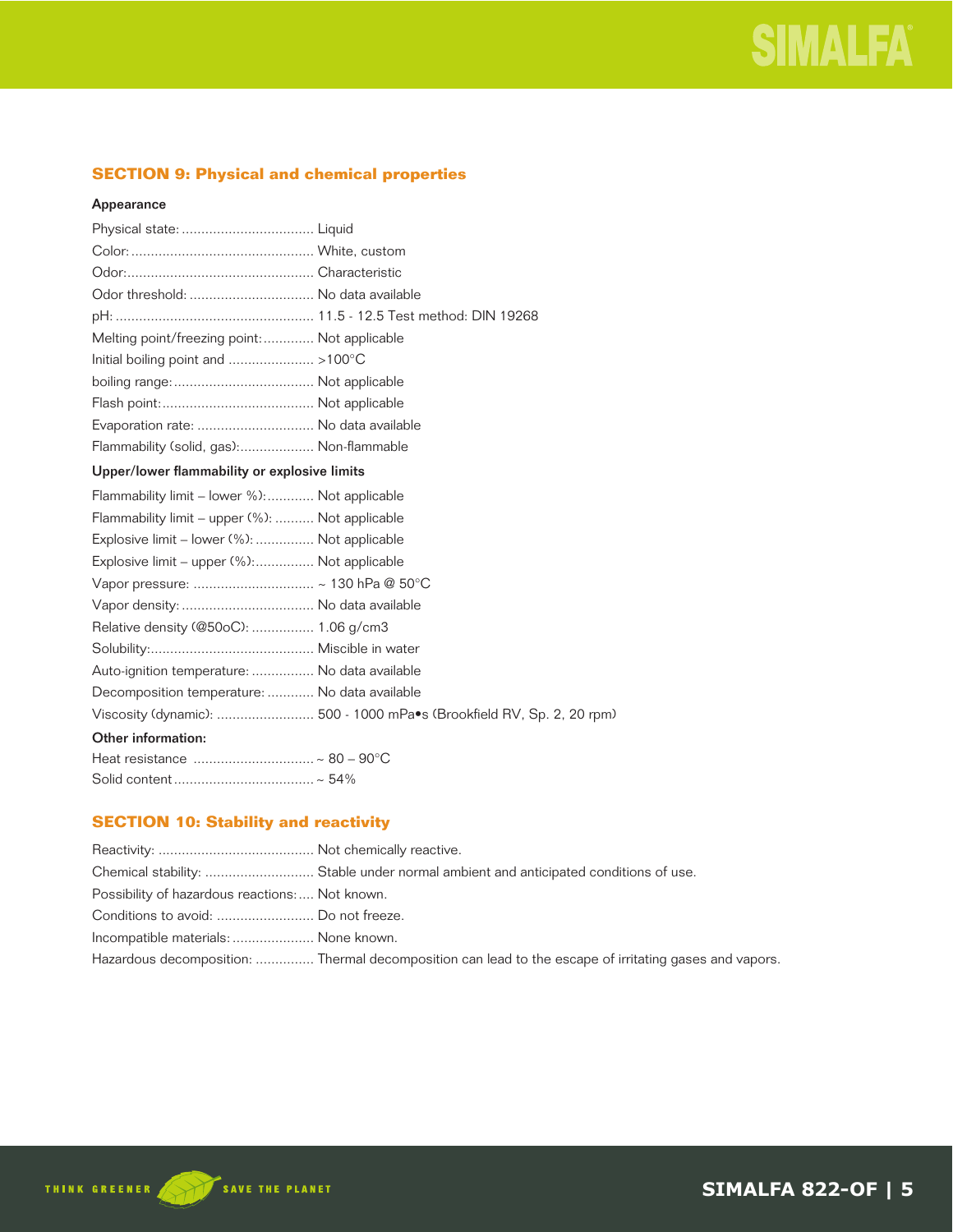### **SECTION 11: Toxicological information**

### Information on likely routes of exposure:

### Symptoms related to the physical, chemical, and toxicological characteristics:

None expected.

Delayed and immediate effects and chronic effects from short or long-term exposure: None expected.

### Numerical measures of toxicity:

Ingredient Information

| l Substance    | Test Type (species)   | Value |
|----------------|-----------------------|-------|
| Not Applicable | LD50 Oral (Rat)       |       |
|                | LD50 Dermal (Rabbit)  |       |
|                | LC50 Inhalation (Rat) |       |

### Skin corrosion/irritation:

Frequently or prolonged contact with skin may cause dermal irritation.

### Serious eye damage/eye irritation:

Not expected to cause serious eye damage/eye irritation.

### Respiratory sensitization:

No information available on the mixture, however none of the components have been classified as a respiratory sensitizer (or are below the concentration threshold for classification).

### Skin sensitization:

No information available on the mixture, however none of the components have been classified as a skin sensitizer (or are below the concentration threshold for classification).

### Germ cell mutagenicity:

No information available on the mixture, however none of the components have been classified for germ cell mutagenicity (or are below the concentration threshold for classification).

### Carcinogenicity:

No information available on the mixture, however none of the components are listed in the National Toxicology Program (NTP) Report on Carcinogens (latest edition) or has been found to be a potential carcinogen in the International Agency for Research on Cancer (IARC) Monographs (latest edition), or by OSHA.

### Reproductive toxicity:

No information available on the mixture, however none of the components have been classified for reproductive toxicity (or are below the concentration threshold for classification).

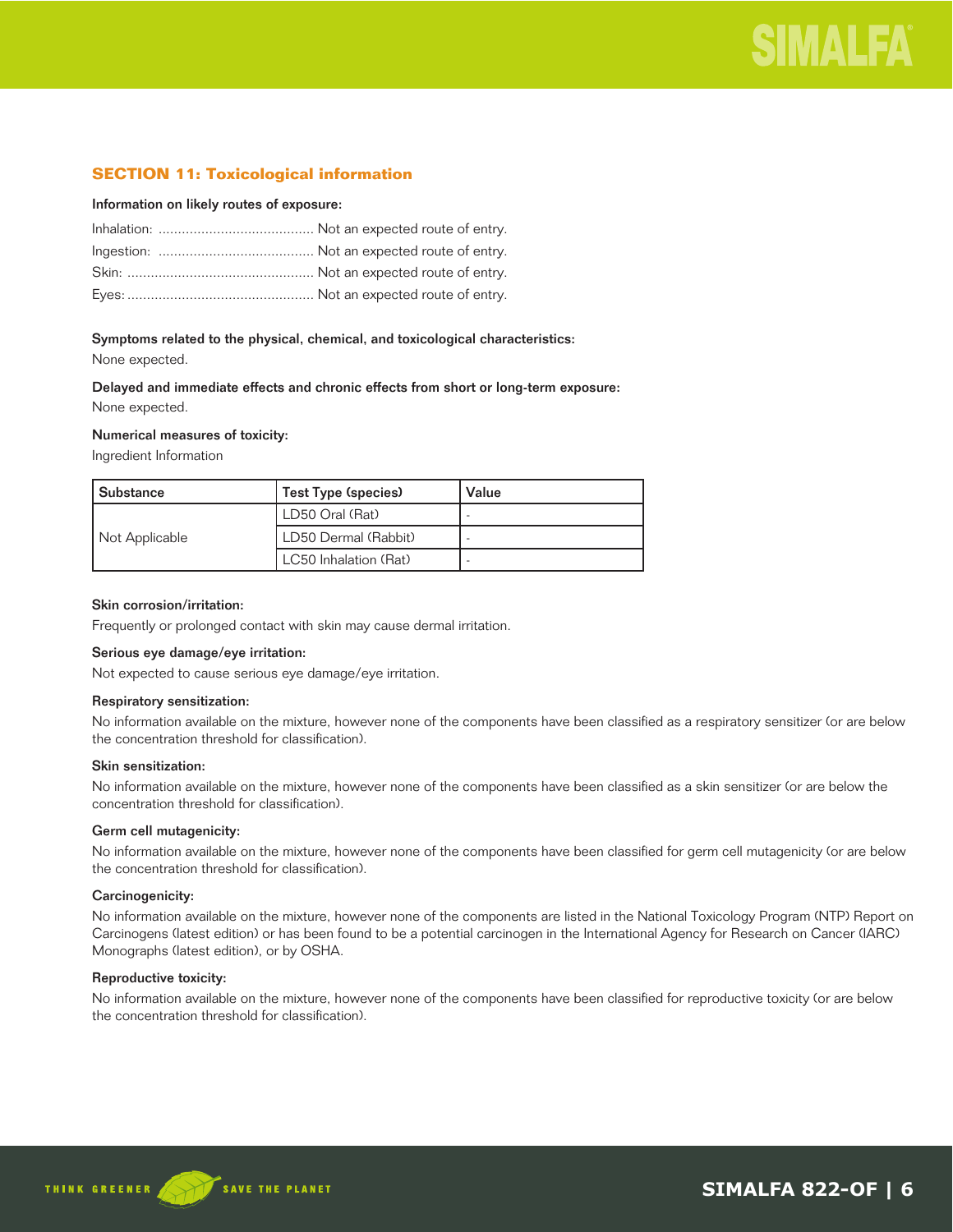### Specific target organ toxicity:

### Single exposure:

No information available on the mixture, however none of the components have been classified for STOT SE (or are below the concentration threshold for classification).

### Specific target organ toxicity:

### Repeat exposure:

No information available on the mixture, however none of the components have been classified for STOT RE (or are below the concentration threshold for classification). Based on new information regarding a raw material that is being used in the formulation of this product, a clarification is under way as to whether a classification in a hazard class after repeated exposure (inhalation) is required.

### Aspiration hazard:

No information available on the mixture, however none of the components have been classified for aspiration hazard (or are below the concentration threshold for classification).

### Further information:

No data available.

### **SECTION 12: Ecological information**

### Ecotoxicity:

### Product data:

Product may not be released into water without pre-treatment.

#### Ingredient Information:

| Substance      | <b>Test Type</b> | <b>Species</b> | Value |
|----------------|------------------|----------------|-------|
|                | LD50             |                |       |
| Not Applicable | <b>EC50</b>      |                |       |
|                | EC/LC50          |                |       |

### Persistence and Degradability:

No data available.

### Bioaccumulative Potential:

No data available.

### Mobility in Soil:

No data available.

### Other adverse effects:

Technically correct releases of minimal concentrations to adapted biological sewage treatment facility, will not disturb the biodegradability of activated sludge. Observe regulations concerning local drainage.



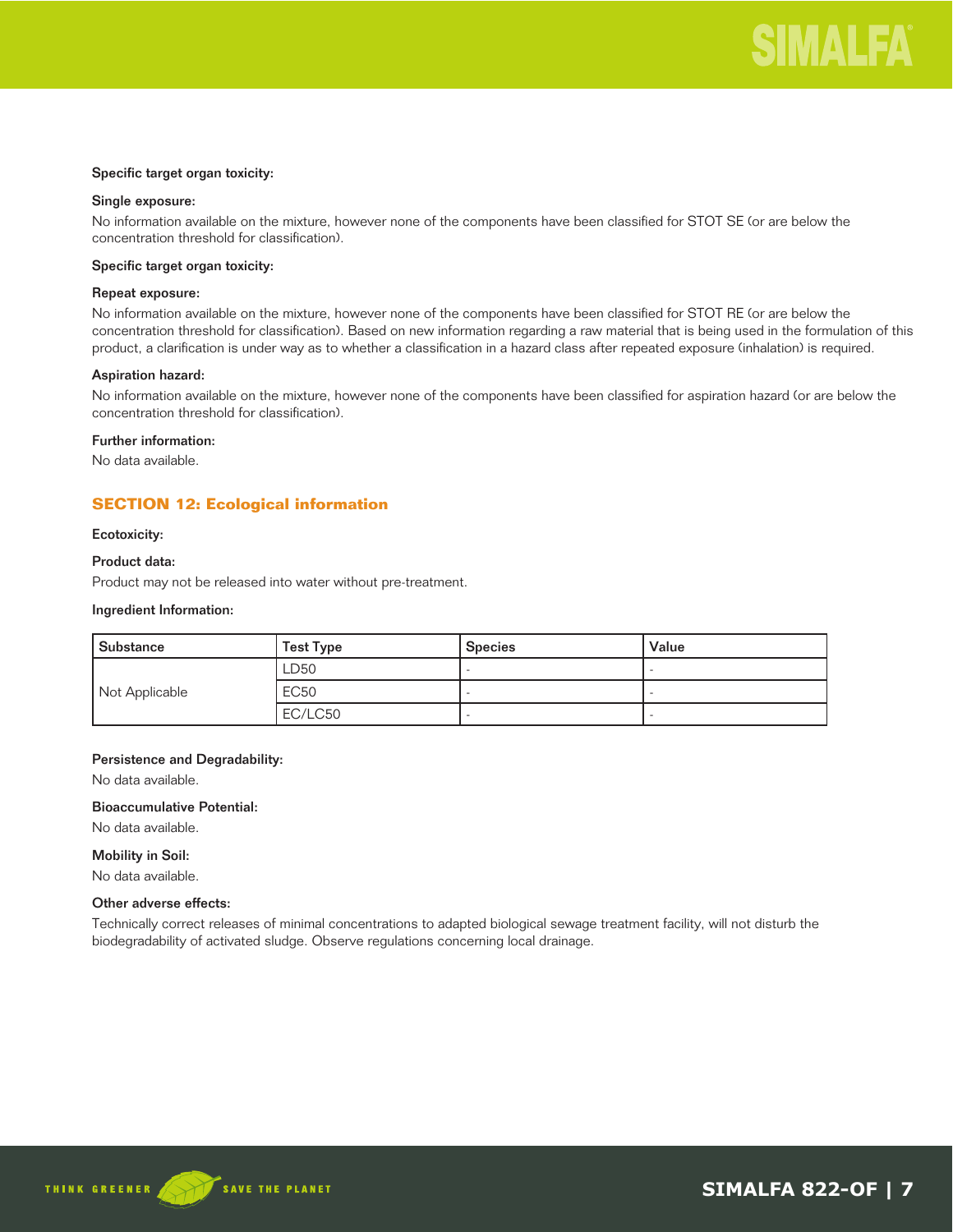### **SECTION 13: Disposal considerations**

### Appropriate method of disposal of substance or preparation

Dispose of contaminate product and materials used in cleaning up spills or leaks in a manner approved for this material. Consult appropriate Federal, State and Local regulatory agencies to ascertain proper disposal procedures.

Contaminated packaging: Completely emptied packing can be recycled.

### **SECTION 14: Transport Information**

US Department of Transportation Classification (49CFR) Not regulated under DOT

IMDG Not regulated under IMDG

IATA (Country variations may apply) Not regulated under IATA

Environmental hazards Marine pollutant: No.

Transport in bulk (according to Annex II of MARPOL 73/78 and the IBC Code) No further relevant information available.

Special precautions which a user needs to be aware of, or needs to comply with, in connection with transport or conveyance either within or outside their premises. PROTECT FROM FROST/FREEZING

### **SECTION 15: Regulatory Information**

### United States Federal Regulations:

This SDS complies with the OSHA, 29 CFR 1910.1200.

### Toxic Substances Control Act (TSCA):

All substances in this product are listed, as required, or are exempt from the TSCA inventory.

### SARA Superfund and Reauthorization Act of 1986 Title III sections 302, 311,312 and 313:

Section 302 – No chemicals in this material are subject to the reporting requirements of SARA Title III, Section 302.

### CERCLA Hazardous Substance List, 40 CFR 302.4:

This product does not contain chemicals listed on CERCLA.

### Clean Air Act (CAA) Section 112(r) Accidental Release Prevention (40 CFR 68.130):

None

Clean Water Act Section 311 Hazardous Substances (40 CFR 117.3):

None

SARA Title III Section 302 Extremely Hazardous Substance (40 CFR 355, Appendix A): None